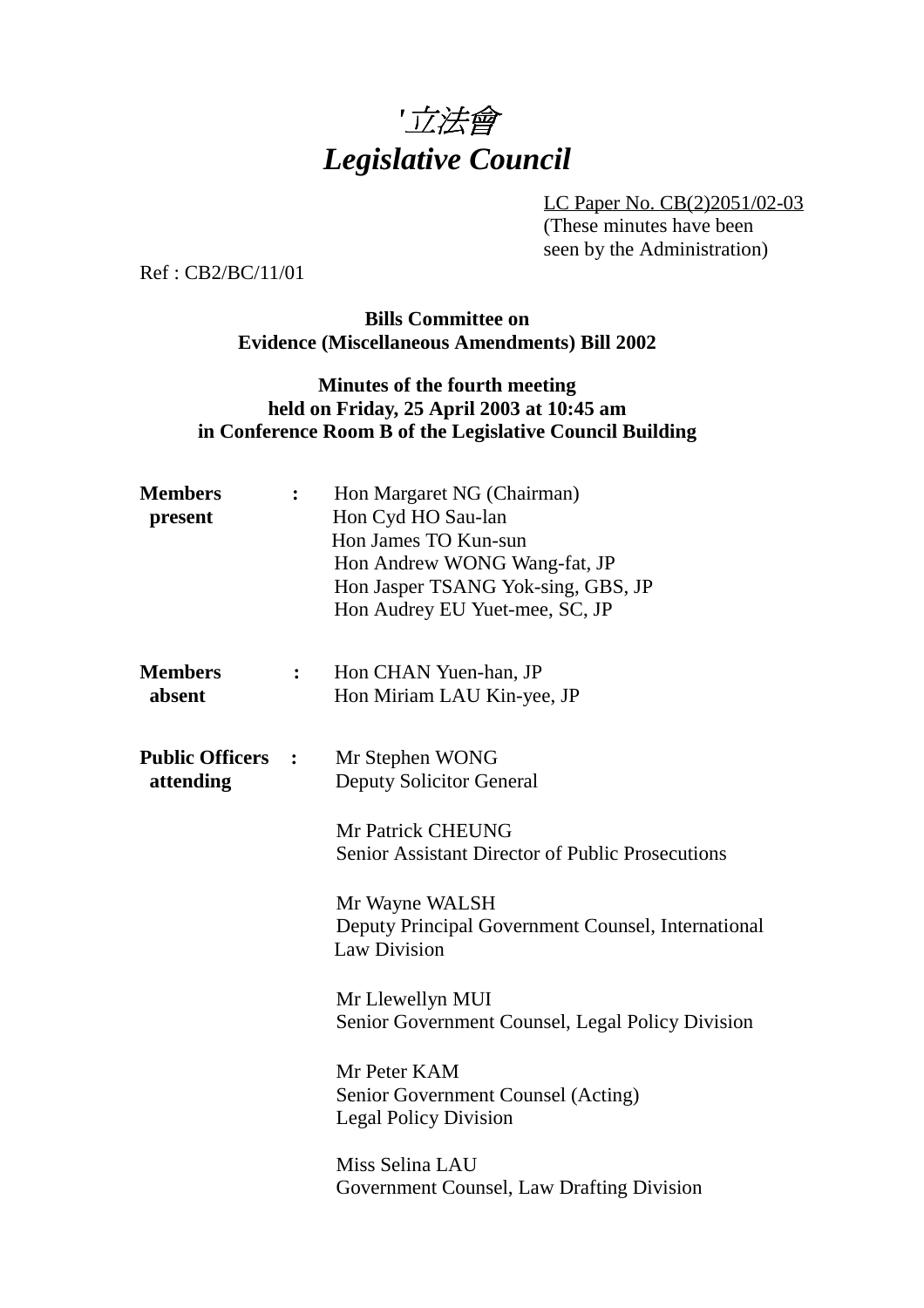| <b>Clerk</b> in<br>attendance | Mrs Percy MA<br>Chief Assistant Secretary (2)3              |
|-------------------------------|-------------------------------------------------------------|
| <b>Staff</b> in<br>attendance | <b>Miss Kitty CHENG</b><br><b>Assistant Legal Adviser 5</b> |
|                               | Mr Paul WOO<br>Senior Assistant Secretary (2)3              |

#### Action

#### **I. Meeting with the Administration**

(LC Paper Nos. CB(2)1848/02-03(01) - (03); 1698/02-03(01) and 1169/02- 03(02))

1. The Bills Committee deliberated (index of proceedings attached at **Annex**).

Clause by clause examination of the Bill

2. The Bills Committee completed clause by clause examination of the English version of Part I of the Bill, except proposed section 57 of the Criminal Procedure Ordinance (CPO) under clause 4 of the Bill, pending the revised Committee Stage amendments (CSAs) to be provided by the Administration.

3. The Bills Committee would examine the Chinese version of the Bill at a later stage.

## Follow-up actions required of the Administration

4. The Administration was requested to -

Part I of the Bill

*Proposed new section 57(3A) of CPO*

- (a) provide cases where the court had ruled against certain persons as falling within the definition of "mentally disordered person" under the Mental Health Ordinance. A member expressed concern whether a person suffering from "emotional disorder" would be classified as "mentally disordered person";
- (b) provide draft CSA to clarify the meaning of "material time" in respect of a child of the family who was mentally incapacitated at the time of trial but was not so at the time of offence;

 $2<sup>-2</sup>$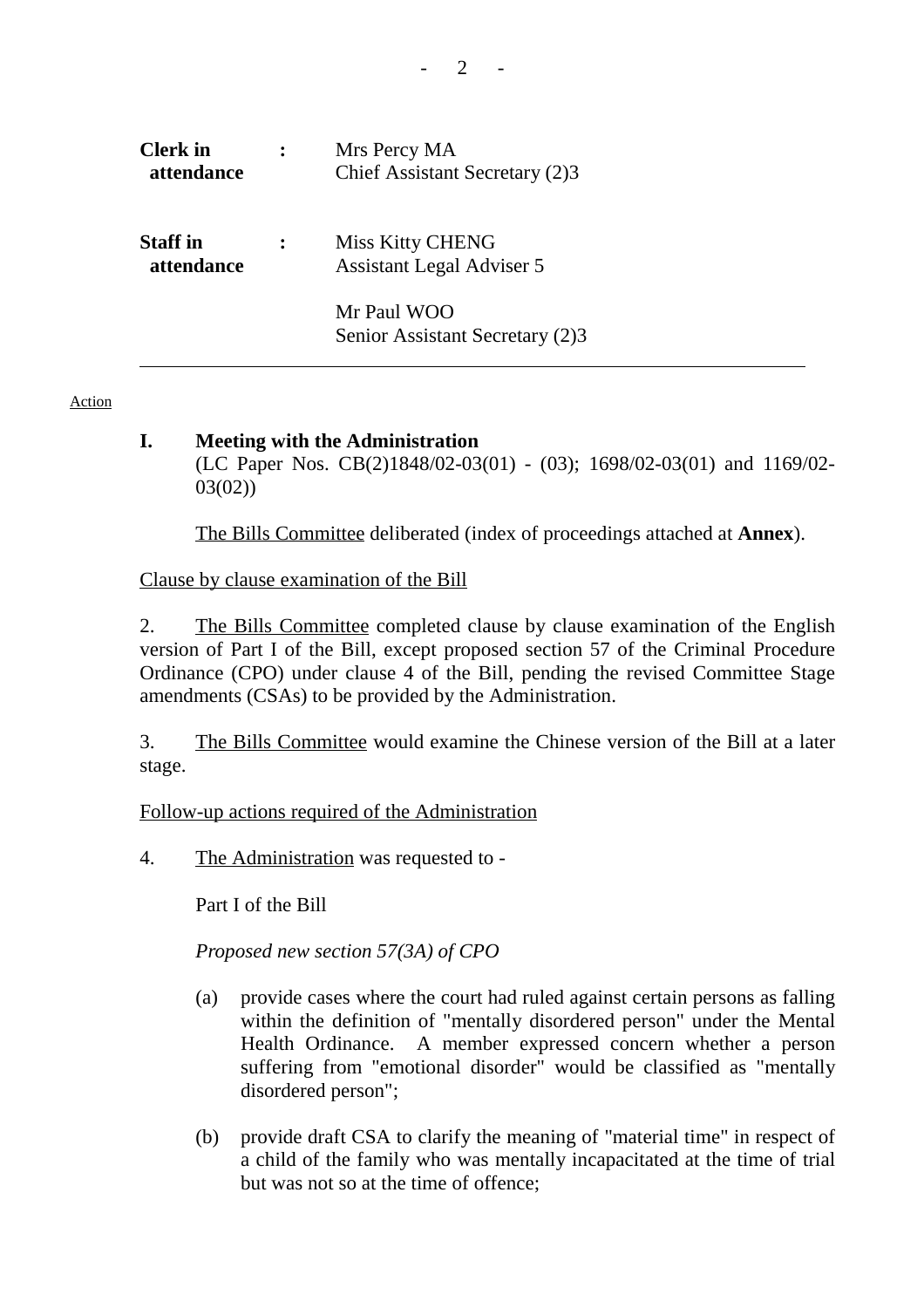### *Proposed section 57A of CPO*

- (c) consider the proposal to replace the word "economic" with "financial" in proposed section  $57A(2)(a)(ii)$ ;
- (d) consider whether under proposed section 57A(2), the spouse of an accused should be allowed to apply for exemption from giving evidence in respect of a compellable offence, on the ground that the evidence was related to a jointly charged offence in respect of which the spouse was not compelled to give evidence, and advise whether this question had been considered or addressed by the Law Reform Commission and overseas common law jurisdictions;
- (e) clarify when and how many times could the spouse of an accused apply for exemption from giving evidence under proposed section 57A(1);

Part II of the Bill

*Proposed section 79I of CPO*

- (f) consider introducing additional criteria in proposed section  $79I(2)$ :
	- (i) a provision similar to Rule 23B(10) of the UK Crown Court Rules; and
	- (ii) a provision that the place outside Hong Kong from which a person was to give evidence via live television should have the same "sanctity" as a courtroom in Hong Kong; and
- (g) provide draft CSAs to proposed section  $79I(2)$  to specify the additional criteria of which the court must be satisfied before giving permission under proposed section 79I(1).

### **II. Date of next meeting**

- 5. The next meeting was scheduled for 13 May 2003 at 10:45 am.
- 6. The meeting ended at 11:50 am.

Council Business Division 2 Legislative Council Secretariat 12 May 2003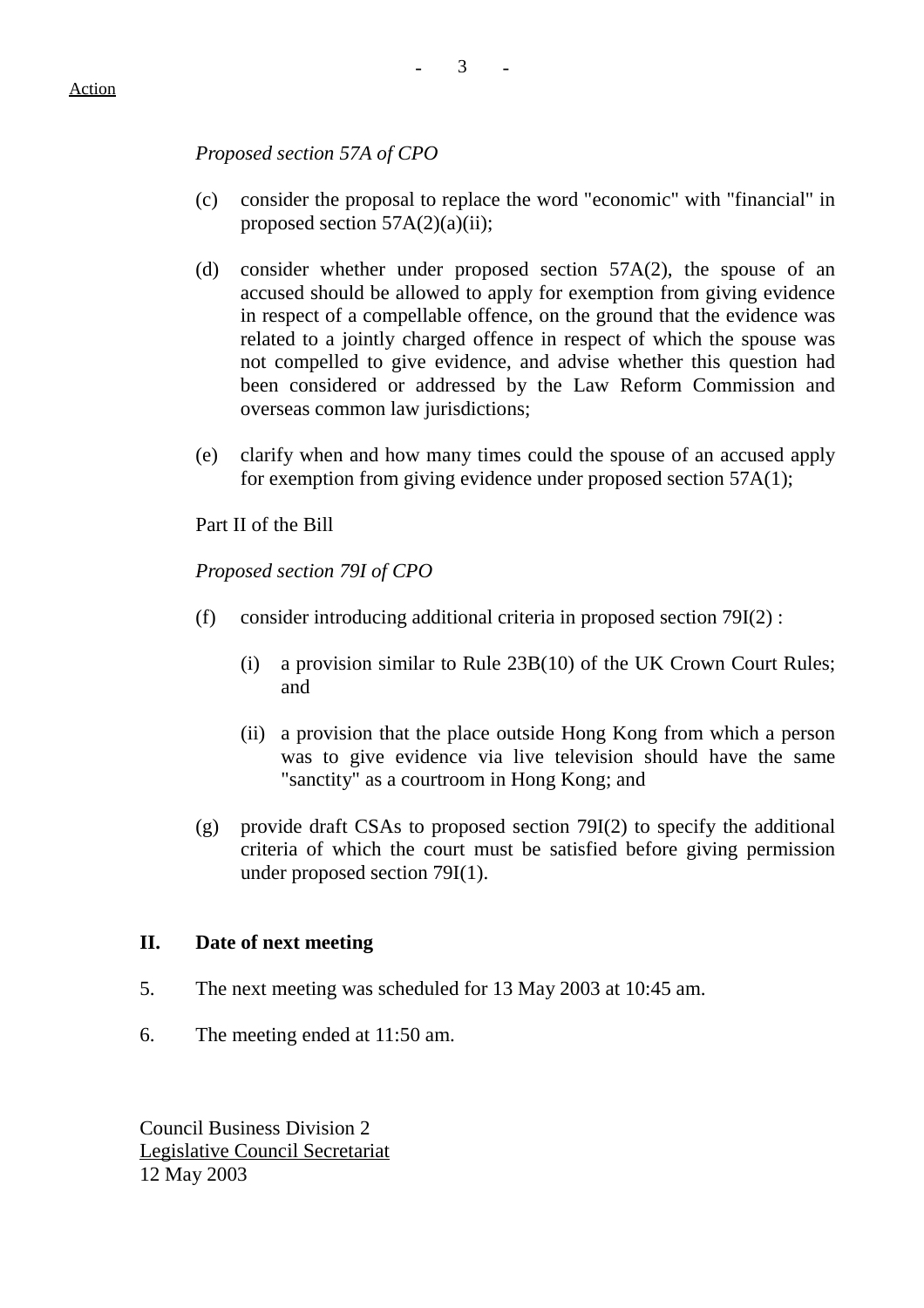#### **Annex**

# **Proceedings of the fourth meeting of the Bills Committee on Evidence (Miscellaneous Amendments) Bill 2002 on Friday, 25 April 2003 at 10:45 am in Conference Room B of the Legislative Council Building**

| <b>Time Marker</b> | Speaker(s)                                | Subject(s)                                                                                                                                                                                                                                                                                                                                                                                                          | <b>Action</b>                                                                                                                                                                                                          |
|--------------------|-------------------------------------------|---------------------------------------------------------------------------------------------------------------------------------------------------------------------------------------------------------------------------------------------------------------------------------------------------------------------------------------------------------------------------------------------------------------------|------------------------------------------------------------------------------------------------------------------------------------------------------------------------------------------------------------------------|
|                    |                                           |                                                                                                                                                                                                                                                                                                                                                                                                                     | required                                                                                                                                                                                                               |
| $0000 - 0152$      | Chairman                                  | Invitation for Admin to brief members on<br>its written responses to issues raised at the<br>last meeting on 10 April 2003.                                                                                                                                                                                                                                                                                         |                                                                                                                                                                                                                        |
| $0153 - 0212$      | Admin                                     | Admin's written response to issues raised<br>at the meeting on 10 April 2003 on Part I<br>$\sigma$ f<br>the<br>Bill - Competence<br>and<br>compellability of spouses in criminal<br>proceedings<br>(LC)<br>Paper<br>No.<br>$CB(2)1848/02-03(01)).$                                                                                                                                                                  |                                                                                                                                                                                                                        |
| $0213 - 0709$      | Ms Audrey EU<br>Admin<br>Chairman<br>ALA5 | Meaning of "matters that occurred during<br>his or her marriage to the accused" in<br>proposed section 57(8) of the Criminal<br>Procedure Ordinance (CPO).                                                                                                                                                                                                                                                          |                                                                                                                                                                                                                        |
| $0710 - 1011$      | Ms Cyd HO<br>Admin<br>Chairman            | Committee Stage amendment (CSA) to<br>clarify the meaning of "material time" in<br>proposed new section 57(3A) of CPO in<br>respect of a child of the family who was<br>mentally incapacitated at the time of trial<br>but was not so at the time of offence.                                                                                                                                                       | Admin to provide draft<br>CSA for consideration<br>of the Bills Committee.                                                                                                                                             |
| 1012 - 1359        | Admin<br>Chairman                         | Meaning of "mentally disordered person"<br>under the Mental Health Ordinance.<br>disordered<br>"Mentally<br>persons"<br>and<br>"emotional<br>persons<br>suffering<br>from<br>disorder".                                                                                                                                                                                                                             | Admin to provide cases<br>where the court had<br>ruled against certain<br>falling<br>persons<br>as<br>within the definition of<br>"mentally<br>disordered<br>person"<br>under<br>the<br>Mental<br>Health<br>Ordinance. |
| 1400 - 1521        | Chairman<br>Admin                         | Admin's written response to issues raised<br>at the meeting on 10 April 2003 on Part II<br>of the Bill - Use of live television link in<br>criminal proceedings (LC Paper No.<br>CB(2)1848/02-03(03)).<br>Additional criteria stated in the Admin's<br>paper to be included in proposed section<br>79I(2) of CPO of which the court must be<br>satisfied before giving permission under<br>proposed section 79I(1). | Admin to provide the<br>draft<br><b>CSA</b><br>for<br>consideration of<br>the<br><b>Bills Committee.</b>                                                                                                               |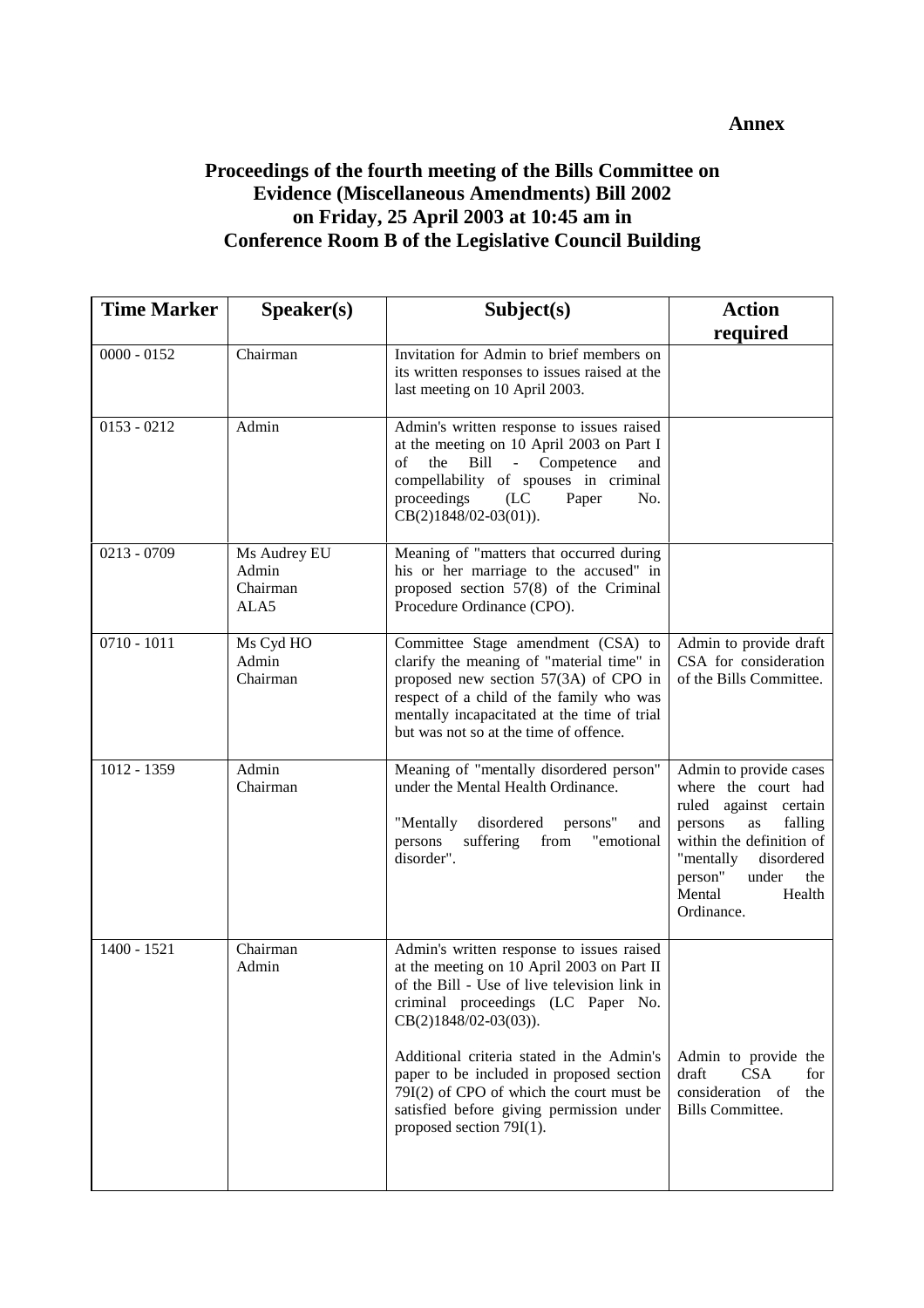| <b>Time Marker</b> | Speaker(s)                                           | Subject(s)                                                                                                                                                                                                                                                                                                                        | <b>Action</b>                                   |
|--------------------|------------------------------------------------------|-----------------------------------------------------------------------------------------------------------------------------------------------------------------------------------------------------------------------------------------------------------------------------------------------------------------------------------|-------------------------------------------------|
|                    |                                                      |                                                                                                                                                                                                                                                                                                                                   | required                                        |
| 1522 - 2006        | Chairman<br>Admin                                    | Proposal to introduce additional criteria in<br>proposed section $79I(2)$ by including a<br>provision similar to Rule $23B(10)$ of the<br>UK Crown Court Rules.                                                                                                                                                                   | Admin to respond to<br>the proposal in writing. |
| 2007 - 2547        | Ms Cyd HO<br>Admin<br>Chairman<br>Ms Audrey EU       | Practice in other jurisdictions as regards<br>the place from which an overseas witness<br>was allowed to give evidence via live<br>video link.                                                                                                                                                                                    |                                                 |
|                    |                                                      | Proposal to introduce additional criteria in<br>proposed section 79I(2) of CPO by<br>including a provision that the place<br>outside Hong Kong from which a person<br>was to give evidence via live television<br>link should have the same "sanctity" as a<br>courtroom in Hong Kong.                                            | Admin to respond to<br>the proposal in writing. |
| 2548 - 3146        | Chairman<br>Admin                                    | Clause by clause examination of Part I of<br>the Bill (English version of the Bill) (LC<br>Paper No. CB(2)1169/02-03(02)).                                                                                                                                                                                                        |                                                 |
|                    |                                                      | Proposal to replace the word "economic"<br>with "financial' in proposed section<br>$57A(2)(a)(ii)$ of CPO                                                                                                                                                                                                                         | Admin to respond to<br>the proposal in writing. |
| 3147 - 4423        | Ms Audrey EU<br>Admin<br>Chairman                    | Whether the spouse of an accused should<br>be allowed to apply for exemption from<br>giving evidence under proposed 57A(2) of<br>CPO in respect of a compellable offence,<br>on the ground that the evidence was<br>related to a jointly charged offence in<br>respect of which the spouse was not<br>compelled to give evidence. | Admin to respond in<br>writing.                 |
|                    |                                                      | Whether and how the above issue had<br>been addressed by the Law Reform<br>Commission and other common law<br>jurisdictions.                                                                                                                                                                                                      |                                                 |
| 4424 - 4904        | Ms Audrey EU<br>Chairman<br>Admin                    | When and how many times could the<br>spouse of an accused apply to the court<br>under proposed section $57A(1)$ of CPO for<br>an exemption to give evidence for the<br>prosecution or on behalf of a co-accused.                                                                                                                  | Admin to respond in<br>writing.                 |
| 4905 - 5610        | Mr Jasper TSANG<br>Admin<br>Chairman<br>Ms Audrey EU | Whether the circumstances<br>specified<br>under proposed sections $57A(2)(a)$ and (b)<br>of CPO were exhaustive conditions of<br>which the court must be satisfied before it<br>might grant permission to exempt the<br>spouse of an accused from giving<br>evidence for the prosecution or on behalf<br>of a co-accused.         |                                                 |